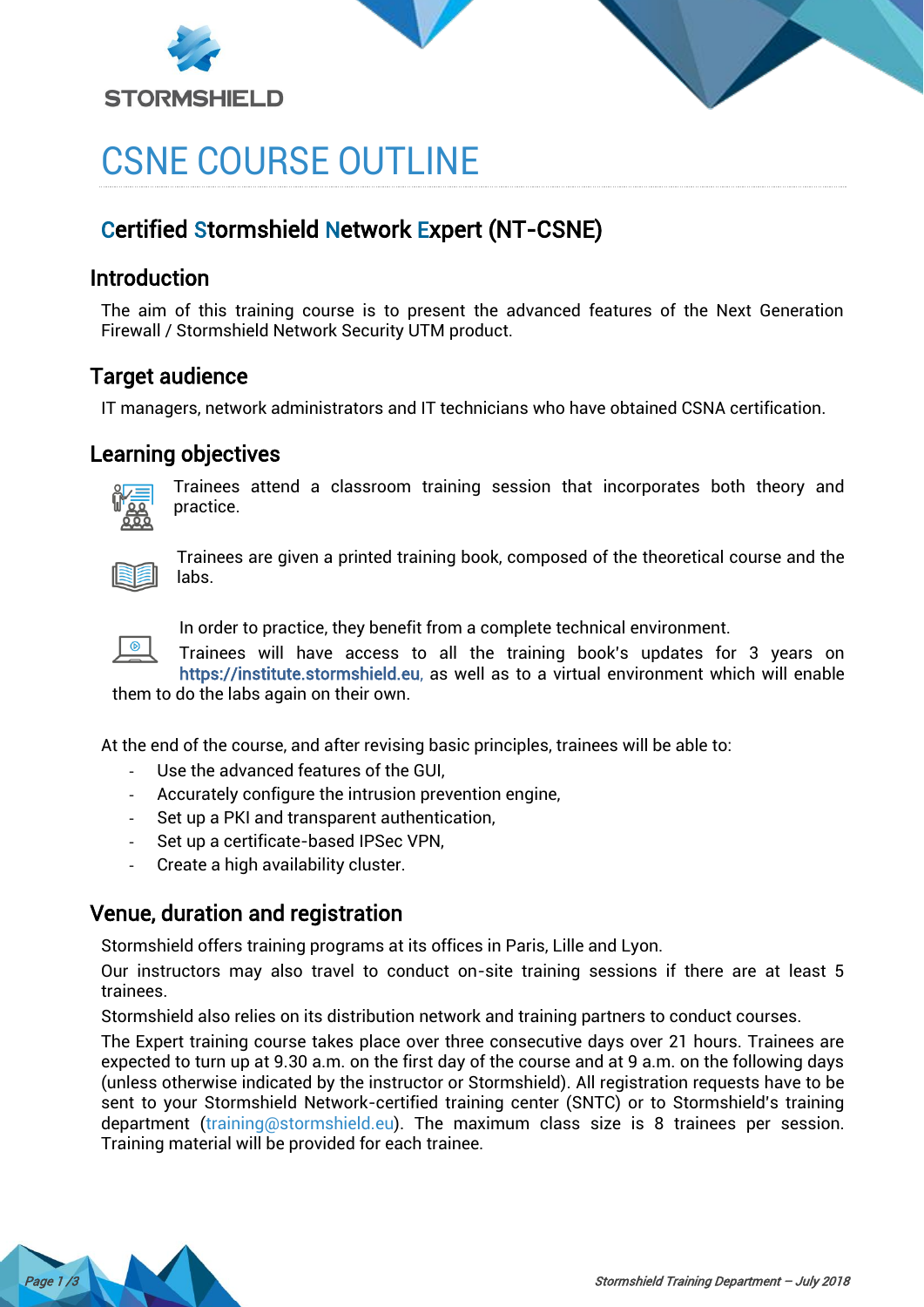



The trainee must have passed the CSNA exam within the 3 years prior to the CSNE course.

Good TCP/IP knowledge (routing, phases in the establishment of a TCP connection, structure of an IP packet, etc.).

This course is reserved for those who have already obtained Administrator certification (CSNA).

Before conducting the exercises suggested in the course, trainees should be equipped with a laptop on which a Windows operating system (physical or virtual with bridge access) with administrator privileges has been installed in order to do the exercises, as well as the following programs: Firefox, PuTTY (or any other SSH client), WinSCP (or an equivalent SCP client), Wireshark, VirtualBox or Vmware equivalent (Vmware player or Vmware workstation).

### Detailed description

#### Day 1

- Detailed presentation of the Stormshield Network intrusion prevention engine
	- o Differences between intrusion prevention and detection
	- $\circ$  Intrusion prevention engine
	- o The various types of scans
	- o Application and protocol profiles
- Public Key Infrastructure
	- $\circ$  What is cryptography?
	- o Types of encryption
	- o PKI Stormshield Network
	- $\circ$  Creating a certificate authority, user certificate and server certificate

#### Day 2

- SSL Proxy
	- o Operating principle
	- o SSL proxy settings
- Advanced IPSec VPN
	- o The NAT traversal mechanism and detailed operation
	- o Dead Peer Detection (DPD) support
	- o Star / spoke to spoke VPN
	- o NAT in IPSec
	- o IPSec VPN architecture with a backup tunnel
	- $\circ$  Configuring a site-to-site VPN with certificates
	- o VPN for Mobile

#### Day 3

- GRE and GRETAP
	- o Operating principle
	- $\circ$  Configuration and setup
- Transparent authentication
	- o Operating principle